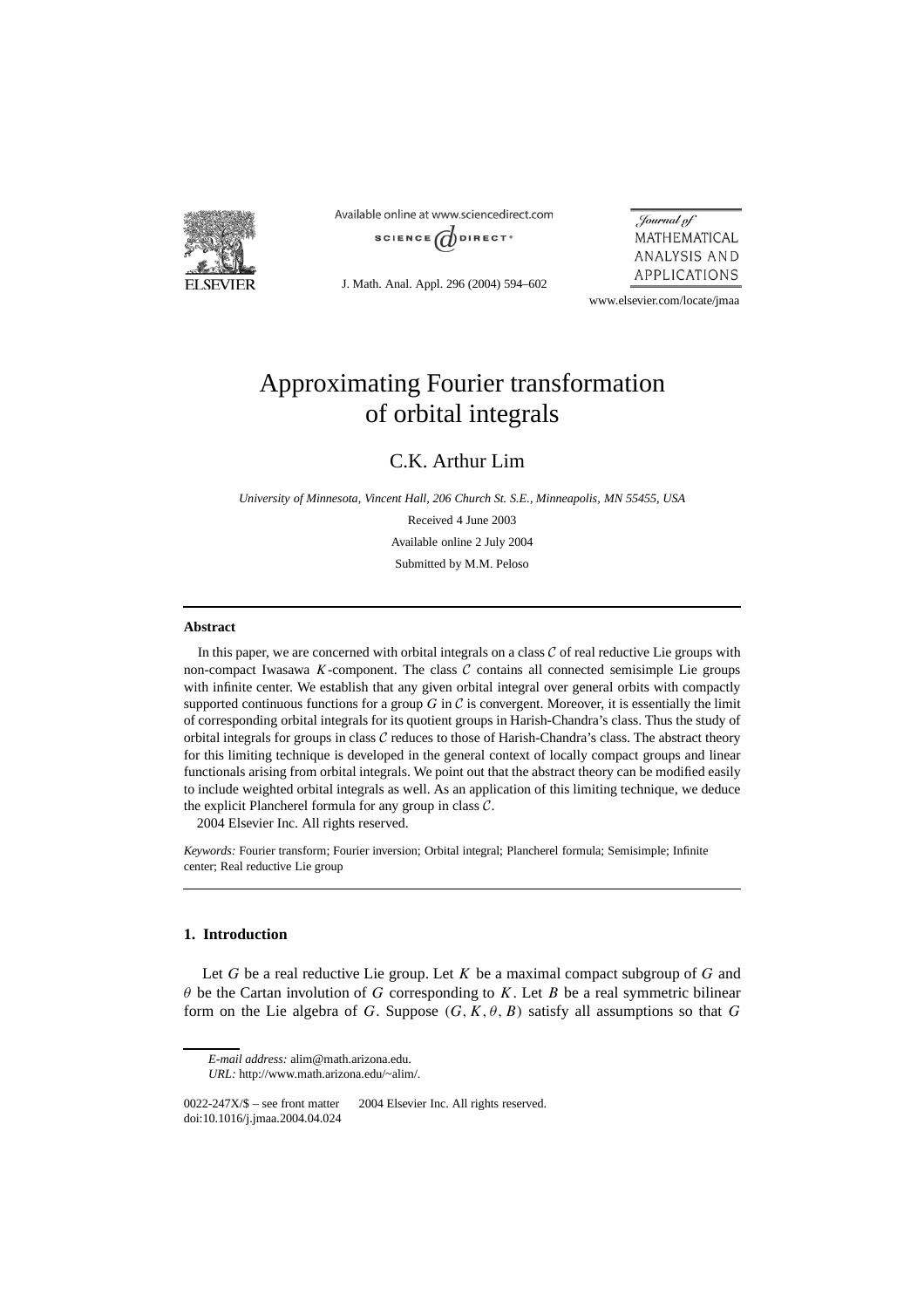is in Harish-Chandra's class. Fix a Haar measure  $dx$  on  $G$ . Let  $C_c(G)$  be the space of compactly supported continuous functions on *G*. Let  $L^1(G)$  be the space of absolutely integrable functions on *G*. Fix an element  $y \in G$  and let  $G<sup>y</sup>$  be the centralizer of *y* in *G*. Fix a Haar measure  $dz$  on  $G^y$ . Let  $\dot{x}$  denote the equivalence class of x in  $G/G^y$ . Let  $d\dot{x}$ denote the unique measure on *G/G<sup>y</sup>* such that

$$
\int\limits_G f(x) \, dx = \int\limits_{G/G^y} F(\dot{x}) \, d\dot{x},
$$

where  $F(\dot{x}) = \int_{G^y} f(xz) dz$  and  $f \in C_c(G)$ . For  $f \in C_c(G)$ , we set

$$
A^{y}(f) = \int\limits_{G/G^{y}} f\left(xyx^{-1}\right)dx.
$$

Then  $\Lambda^y$  is a distribution on *G*. We called  $\Lambda^y$  an orbital integral. Note that if *y* is the identity element, then  $Λ<sup>y</sup>$  is  $δ$ , the Dirac- $δ$  distribution.

Let  $\hat{G}$  denote the set of equivalence classes of irreducible unitary representations of  $G$ . Let  $\pi \in \hat{G}$  and  $f \in L^1(G)$ . We define the Fourier transform of  $f$  at  $\pi$  by  $\pi(f) =$  $\int_G f(x)\pi(x) dx$ . Let  $C_c^{\infty}(G)$  be the space of compactly supported smooth functions on *G*. Then  $\pi(f)$  is of trace class and we set  $\hat{f}(\pi) = \text{tr}(\pi(f))$  for each  $f \in C_c^{\infty}(G)$  and  $\pi \in \hat{G}$ . Let *V* be the set of functions  $\{\hat{f}: f \in C_c^{\infty}(G)\}$  on  $\hat{G}$ . Let  $\Lambda$  be an invariant distribution on *G*. Then the Fourier inversion of  $\Lambda$  is a linear functional  $\mathcal{F}(\Lambda)$  on *V* such that, for any  $f \in C_c^{\infty}(G)$ ,  $\mathcal{F}(\Lambda)(\hat{f}) = \Lambda(f)$ . A central problem in Harmonic analysis is to compute an explicit formula for  $\mathcal{F}(\Lambda)$ . The corresponding problem for orbital integrals is studied by many; Arthur [1], Barbasch [3], Bouaziz [4], Harish-Chandra [12], Herb [6], and Sally and Warner [5].

Let C denote the class of real reductive Lie group G with datum  $(G, K, \theta, B)$  satisfying all assumptions in Harish-Chandra's class except that *K* is non-compact but contains a finitely generated central discrete subgroup *Γ* such that *K/Γ* is compact. In this paper, we are interested in orbital integrals of groups in class  $C$ . The groups in class  $C$  includes all universal covering of real reductive linear algebraic groups. In particular, all real connected semisimple Lie groups with infinite center. We show that the orbital integral of a group in class  $\mathcal C$  is convergent and, in essence, the limit of corresponding orbital integrals of groups in Harish-Chandra's class. As such the study of orbital integrals of groups in class  $C$  reduces to those of Harish-Chandra's class. Specifically, one can deduce the Fourier inversion formula for orbital integral formula for groups in class  $C$  from those for groups in Harish-Chandra's class by the limiting technique described here. We shall see that the abstract theory for the limiting technique is developed in the general context of locally compact groups and linear functionals arising from orbital integrals. This suggests possible applications of such method to other classes of groups. We note that the content of this paper is an extension of results obtained in the author's doctoral dissertation [16].

We outline the contents of this paper now. In Section 2 we give the abstract theory for the limiting technique mentioned above. We shall see that the development of the abstract theory is very simple and can be adjusted to study weighted orbital integrals in groups of class  $\mathcal C$ . As an application to the limiting technique, we compute in Section 3 the explicit Plancherel formula of a group in class  $C$ . Of course, our method relies heavily on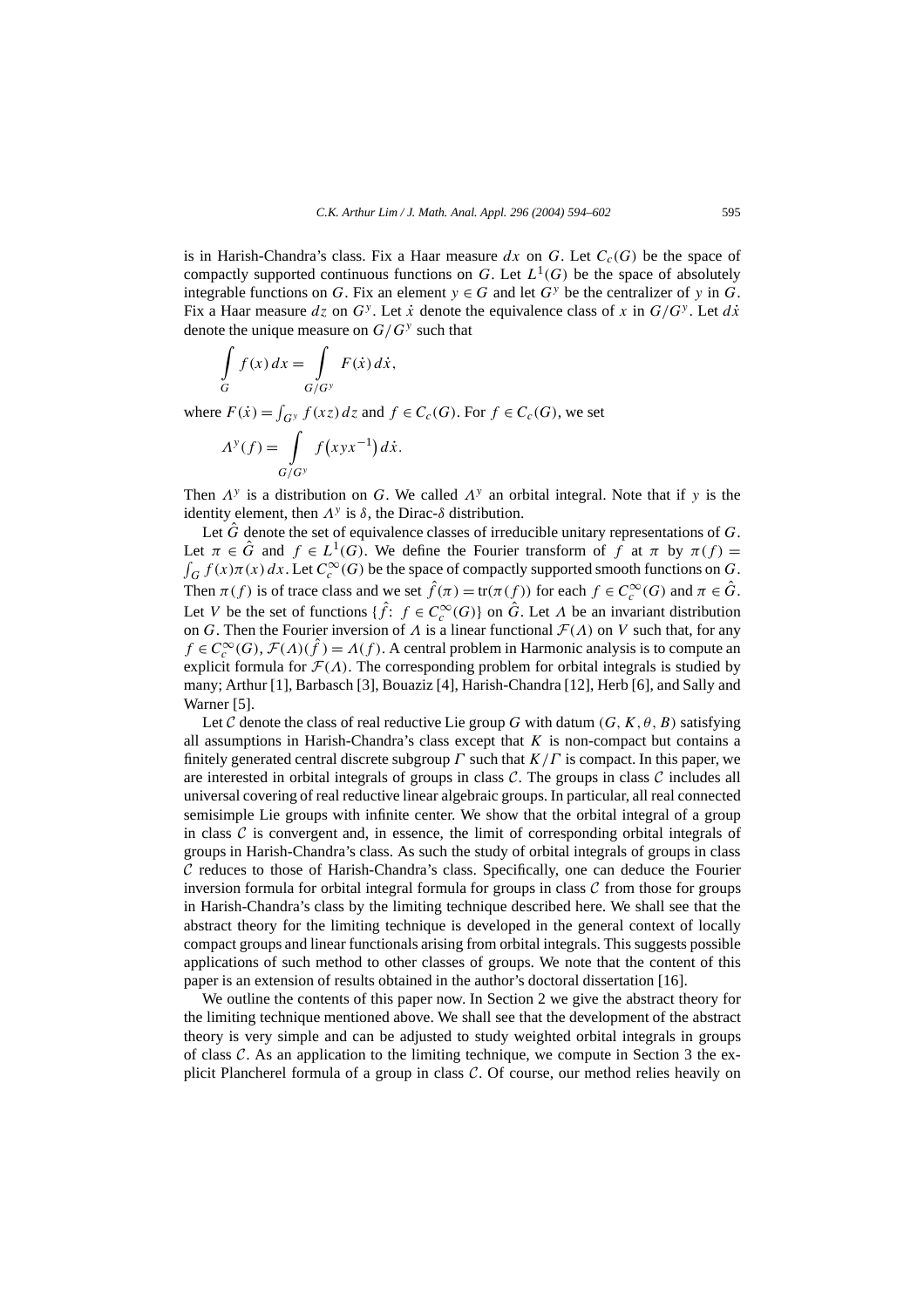known results of Harish-Chandra for his class of reductive groups (see [9–11]). Although the explicit Plancherel formula for groups in class  $C$  has been computed by Herb and Wolf [13] and, independently, by Duflo and Vergne [15], it still interesting to note yet another example of the far-reaching consequences of Harish-Chandra's work. Moreover, this computation is sufficient to illustrate how our theory can be applied to deduce the inversion formula for orbital integral for groups in class  $C$ .

#### **2. Abstract theory**

Throughout this section, *G* is a locally compact, separable unimodular group unless otherwise stated. We keep all notations of Section 1. Fix an element  $y \in G$ . Assume that *G<sup>y</sup>* is unimodular. Suppose *G* contains a sequence of central discrete subgroups *Γj* , *j* ∈ N, such that

- (1)  $\Gamma_j \subset \Gamma_1$  for all  $j \in \mathbb{N}$ .
- (2) For each compact set  $C \subset G$  there exists  $N \in \mathbb{N}$ , dependent only on *C*, so that  $C \cap \Gamma_i = \emptyset$  for all  $j \geq N$  or  $C \cap \Gamma_j = \{e\}$  for all  $j \geq N$ , where *e* denotes the identity in *G*.

Set  $G_j = G/\Gamma_j$ . Let  $x_j$  denote the equivalence class of x in  $G_j$ . Define the surjective linear map  $\Phi_i$ :  $C_c(G) \to C_c(G_i)$  by, for each  $f \in C_c(G)$ ,

$$
\Phi_j(f)(x_j) = \sum_{\gamma \in \Gamma_j} f(x\gamma).
$$

Let  $dx_j$  be the Haar measure on  $G_j$  such that

$$
\int\limits_G f(x) dx = \int\limits_{G_j} \Phi_j(f)(x_j) dx_j.
$$

Equip  $C_c(G)$  and  $C_c(G_i)$  with the usual convolution and the involution defined by  $f^{*}(x) = \overline{f(x^{-1})}$  for any function *f* on *G*. For each  $\pi \in \hat{G}_j$ , we may identify  $\pi$  with  $\tilde{\pi} \in \hat{G}$  where  $\tilde{\pi}(x) = \pi(x_i)$  for any  $x \in G$ . The following are important but easy-to-verify properties of  $\Phi_i$ .

**Proposition 2.1.** *Let*  $f, h \in C_c(G)$ *,*  $\pi \in \hat{G}_i$ *.* 

(1)  $\Phi_i$  preserves convolution and involution, that is  $\Phi_i(f * h) = \Phi_i(f) * \Phi_i(h)$  and  $\Phi_i(f^*) = \Phi_i(f)^*$ .

(2)  $\pi(\Phi_i(f)) = \tilde{\pi}(f)$ .

Define the orbital integral  $\Lambda^{y}(f)$  with  $f \in C_c(G)$  by

$$
A^y(f) = \int\limits_{G/G^y} (xyx^{-1}) \, dx.
$$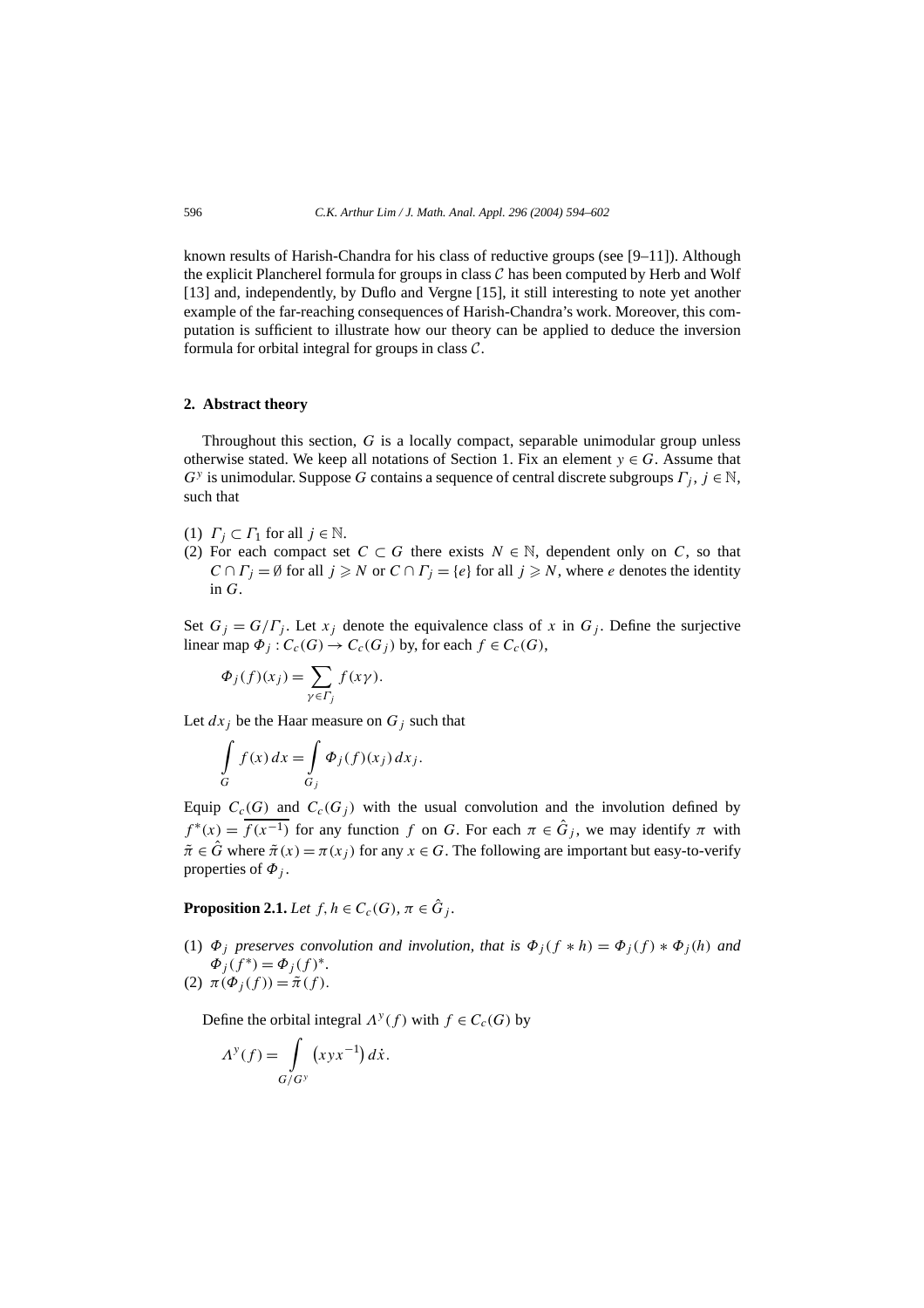Note that  $G/G^y = G_j/G_j^{y_j}$ . Thus we may define the orbital integrals, for each  $f \in$  $C_c(G_i)$ ,

$$
\Lambda^{y_j}(f) = \int\limits_{G/G^y} f(x_j y_j x_j^{-1}) dx.
$$

At this point, we do not know the convergence of any of the above orbital integrals. However, we shall show that  $\Lambda^{y}(f)$  is convergent whenever  $\Lambda^{y}(\Phi_{i}(f))$  are convergent for every  $j \in \mathbb{N}$ . For this purpose, we shall assume that  $\Lambda^{y_j}(f)$  is convergent for all  $f \in C_c(G_j)$ . Thus  $A^{y_j}$  is a linear functional on  $C_c(G_j)$ . Moreover,  $A^{y_j}$  lifts to a linear functional  $A_j^y$  on  $C_c(G)$  defined by, for each  $f \in C_c(G)$ ,  $A_j^y(f) = A^{y_j}(\Phi_j(f))$ .

**Lemma 2.2.** *Fix*  $f \in C_c(G)$ *. Then there exists*  $N \in \mathbb{N}$ *, dependent on*  $f$  *and*  $y$ *, such that* 

(1) *if*  $y \in \text{supp}(f)$  *then*  $y_i \cap \text{supp}(f) = \{y\}$  *for all*  $i \geq N$ ; (2) *if*  $y \notin \text{supp}(f)$  *then*  $y_j \cap \text{supp}(f) = \emptyset$  *for all*  $j \ge N$ *.* 

*Consequently,*  $\lim_{i\to\infty} \Phi_i(f)(y_i) = f(y)$ *.* 

**Proof.** Take  $C = y^{-1} \cdot \text{supp}(f)$ . Then *C* is a compact subset of *G*. The result follows from the properties of  $\{\Gamma_i\}_{i\in\mathbb{N}}$ .  $\Box$ 

**Theorem 2.3.** For each fixed  $f \in C_c(G)$  we have  $\Lambda^y(f) = \lim_{j \to \infty} \Lambda^y(f)$ . Moreover,  $\Lambda^y$  *is a linear functional on*  $C_c(G)$ *.* 

**Proof.** Set  $F(\dot{x}) = f(xyx^{-1})$  and  $F_j(\dot{x}) = \Phi_j(f)(x_jy_jx_j^{-1})$  for each  $x \in G$ . As  $\Lambda_j^y$ are linear functionals,  $F_j \in L^1(G/G^y)$  for all  $j \in \mathbb{N}$ . By Lemma 2.2, for each  $x \in G$ , lim<sub>*j*→∞</sub>  $F_j(x) = F(x)$ . It suffices to consider positive valued *f* as we may write *f* =  $Re(f)^+ - Re(f)^- + i Im(f)^+ - i Im(f)^-$  where  $Re(f)$  and  $Im(f)$  denote the real and imaginary parts of *f* respectively and  $i = \sqrt{-1}$ . Therefore we have  $F_1(\dot{x}) \geq F_i(\dot{x}) \geq 0$  for all *j* ∈ N. Thus by Lebesgue's dominated convergence theorem,  $F ∈ L<sup>1</sup>(G/G<sup>y</sup>)$ . Moreover, we have

$$
\lim_{j \to \infty} \Lambda_j^y(f) = \lim_{j \to \infty} \int_{G/G^y} F_j(\dot{x}) d\dot{x} = \int_{G/G^y} F(\dot{x}) d\dot{x} = \Lambda^y(f). \qquad \Box
$$

#### *2.1. Real reductive group case*

Suppose that *G* is a real reductive Lie group in class *C* with datum  $(G, K, \theta, B)$ . Let *Γ* be the finitely generated central discrete subgroup in *K* such that *K/Γ* is compact. Without loss of generality, we may assume that  $\Gamma$  is torsion free. Let  $r$  denote the free rank of *Γ* and let  $γ_1, \ldots, γ_r$  be the generators of *Γ*. Let  $Γ_j$  denote the central discrete subgroup generated by  $\gamma_1^j, \ldots, \gamma_r^j$  for  $j \in \mathbb{N}$ . Then the group *G* and its subgroups  $\Gamma_j$ ,  $j \in \mathbb{N}$ , satisfy the assumptions at the beginning of Section 2. Observe that  $K_j = K/\Gamma_j$ is compact because  $\Gamma/\Gamma_i$  is finite and  $K/\Gamma = (K/\Gamma_i)/(\Gamma/\Gamma_i)$  is compact. Furthermore,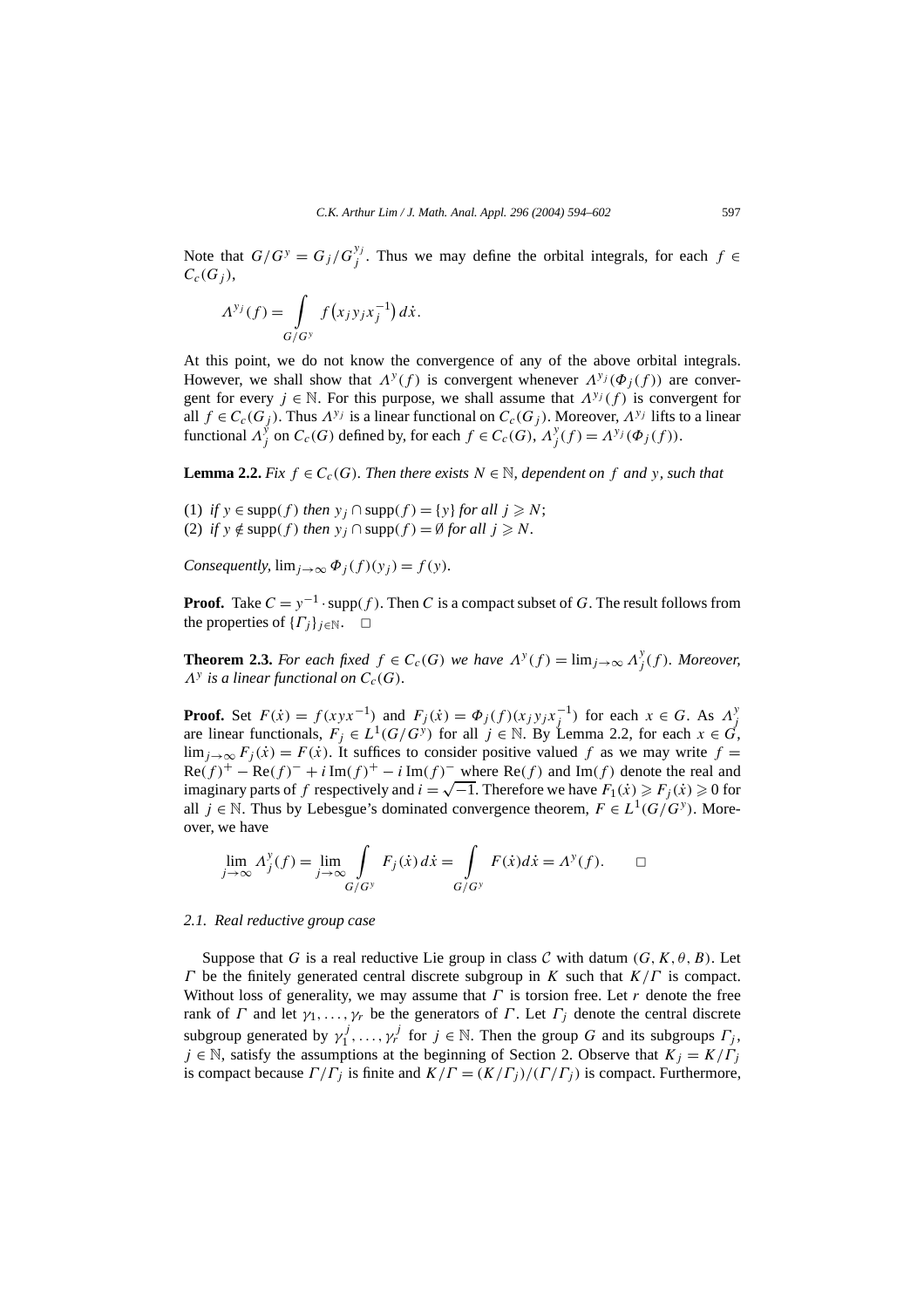*Γ<sub>j</sub>* is a central discrete subgroup of *G* thus  $G_j = G/\Gamma_j$  shares the same Lie algebra as *G*. Consequently, the datum  $(G_j, K_j, \theta, B)$  satisfies all assumptions in Harish-Chandra's class (see [7, Chapter VII, Section 2 ]). Thus,  $G_j$  is in Harish-Chandra's class and  $K_j$  is maximal compact in *G<sub>j</sub>* (see [7, Proposition 7.19]). Moreover, for any  $j \in \mathbb{N}$ , the integrals  $\Lambda_j^y$  are convergent for all  $y \in G$  and are distributions (see [17]). Consequently,  $A^y = \lim_{j \to \infty} A^y_j$ is a distribution. We may then expressed Theorem 2.3 in terms of the Fourier transform of  $\Lambda$ <sup>y</sup> and  $\Lambda$ <sup>y</sup><sub>j</sub>. We state it here as a corollary of Theorem 2.3.

**Corollary 2.4.** *For*  $f \in C_c^{\infty}(G)$ *,*  $\lim_{j \to \infty} \mathcal{F}(A_j^y)(\hat{f}) = \mathcal{F}(A^y)(\hat{f})$ *.* 

We conclude this section by indicating that the above theory can also be applied to the study of weighted orbital integrals (see [2]). Weighted orbital integrals are generalization of orbital integrals discussed above. Moreover, they are in general non-invariant distributions. We shall keep the above notations. The group  $G$  is in class  $C$ .

Let *v* be a non-negative measurable function on  $G/G<sup>y</sup>$ . Define the weighted orbital integral  $L^y$  on  $C_c(G)$  by, for  $f \in C_c(G)$ ,

$$
L^{y}(f) = \int\limits_{G/G^{y}} f\big(xyx^{-1}\big)v(\dot{x})\,d\dot{x}.
$$

As above, we may also define the weighted orbital integrals on  $C_c(G_i)$  by,  $f \in C_c(G_i)$ ,

$$
L^{y_j}(f) = \int\limits_{G/G^y} f(x_j y_j x_j^{-1}) v(\dot{x}) d\dot{x}.
$$

We assume that  $L^{y_j}(f)$  is convergent for  $f \in C_c(G_j)$ . Set  $L^y_j(f) = L^{y_j}(\Phi_j(f))$  for  $f \in$  $C_c(G)$ . Then  $L_j^y$  is a linear functional on  $C_c(G)$ . By the same arguments as in the proof of Theorem 2.3, we obtain the following theorem.

**Theorem 2.5.** For each fixed  $f \in C_c(G)$  we have  $L^y(f) = \lim_{j \to \infty} L^y(f)$ . Moreover,  $L^y$  *is a linear functional on*  $C_c(G)$ *.* 

#### **3. Plancherel formula for groups in class** *C*

In this section, we shall apply the limiting technique developed in Section 2 to compute the Plancherel formula for any group in class  $C$ . We begin by setting up notations required for computations later and recall a simple extension of the Peter–Weyl theorem. We will also adopt all notations of Section 2.1.

Let Car $(G)$  be a complete set of  $\theta$ -stable Cartan subgroup of *G*. Let g denote the Lie algebra of *G*. Let  $\mathfrak k$  denote the Lie algebra of *K*. Let  $\mathfrak g = \mathfrak k \oplus \mathfrak p$  be the Cartan decomposition of g. Let  $H \in \text{Car}(G)$  and let h denote its Lie algebra. Let  $H_R = \exp(\mathfrak{h} \cap \mathfrak{p})$  where exp :  $g \rightarrow G$  is the usual exponential map. Let  $H_I = K \cap H$ . Then  $H = H_I \cdot H_R$ . Note that  $Car(G_j) = {H/\Gamma_j: H \in Car(G)}$ .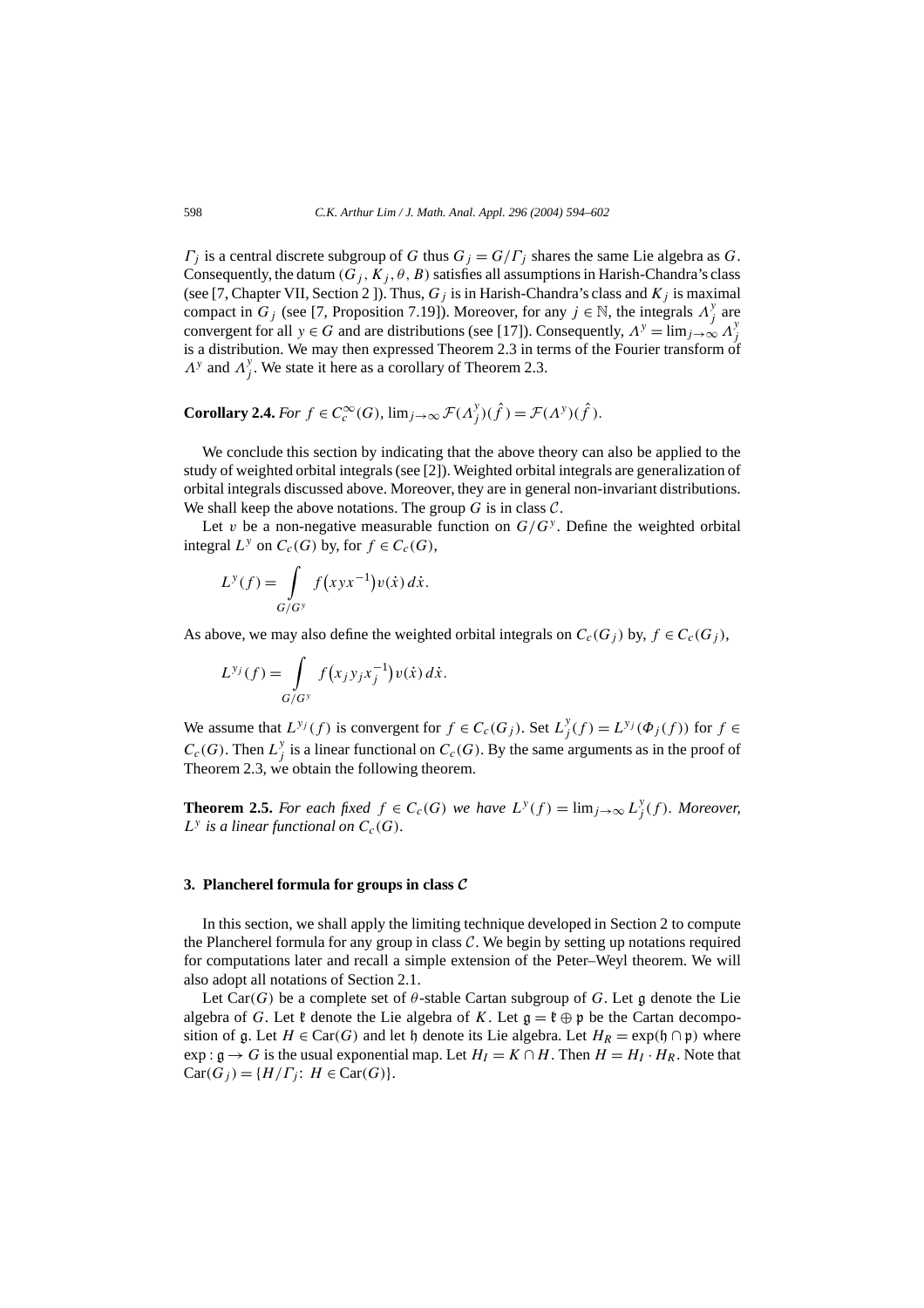#### *3.1. Reduced dual and properties of tempered characters*

The reduced dual (or tempered dual) of *G* is obtained as follows. Let  $H \in \text{Car}(G)$ . Write  $H = H_I \cdot H_R$ . For simplicity, set  $T = H_I$  and  $A = H_R$ . Let  $T^*$  and  $A^*$  denote the set of irreducible unitary characters of *T* and *A*, respectively. Let *P* be a parabolic subgroup containing *A*. Write  $P = MAN$  where *M* is the Levi subgroup. Then *T* is a Cartan subgroup of *M*. Moreover, *T /Γ* is compact. Thus *M* has relative discrete series (see [14]) and they are parametrized by  $T^{*'}$ , the set of regular elements of  $T^*$ . Fix  $\chi \in T^{*'}$ , let  $\pi_{\chi}$  denote the relative discrete series representation of *M* corresponding to  $\chi$ . Let  $(V, \langle, \rangle)$  be the Hilbert space on which  $\pi_{\chi}$  acts. Fix  $\nu \in A^*$ . Define the irreducible unitary representation  $\pi^{\nu}_\chi$  of *P*, for  $m \in M$ ,  $a \in A$ , and  $n \in N$ , by  $\pi^{\nu}_\chi(man) = \pi_\chi(m)\nu(a)$ . Let  $\mathcal H$  be the space of all *V*-valued measurable functions on *G* satisfying, for  $f \in H$ ,

- (1)  $f(px) = \pi^{\nu}_\chi(p)(f(x))$  for all  $p \in P$  and  $x \in G$ .
- (2)  $\int_{K/\Gamma} \langle f(k), f(k) \rangle d\bar{k} < \infty$ .

Here  $k \mapsto \bar{k}$  is the canonical projection of *K* onto  $K/\Gamma$  and  $d\bar{k}$  is a Haar measure on  $K/\Gamma$ . Endow H with the inner product  $(f, g) = \int_{K/\Gamma} \langle f(k), g(k) \rangle d\bar{k}$  for any  $f, g \in H$ . Then H is a Hilbert space. Define the unitary representation  $\pi_{\chi,\nu}$  of *G* in *H* by  $(\pi_{\chi,\nu}(f)(y))(x) =$ *f* (*xy*) for any *x*, *y*  $\in$  *G* and *f*  $\in$  *H*. We shall denote  $(\pi_{\chi,\nu}, \mathcal{H})$  by  $\text{Ind}_{P}^{G}(\pi_{\chi}^{\nu})$ . Note that  $\pi_{\chi,\nu}$ are tempered for all  $\chi \in T^{*'}$  and  $\nu \in A^*$ . Moreover, they are irreducible whenever  $\nu \in A^{*'}$ , the set of regular elements in *A*<sup>\*</sup>. For singular element  $\nu \in A^*$ , Ind $_P^G(\pi_\chi^\nu)$  is reducible and decomposes into a direct sum of irreducible representations of *G*. These irreducible representations are called limits of relative discrete series. The reduced dual consists of the collection of all equivalent classes of irreducible representations of *G* obtained from the family  $\{\text{Ind}_{P}^{G}(\pi_{\chi}^{\nu})\colon \chi \in T^{*'}$ ,  $\nu \in A^{*}\}\$ . The characters  $\Theta(\chi, \nu)$  of the representations Ind $_{P}^{G}(\pi_{\chi}^{\nu})$  are eigendistributions on *G*.

We further note that each  $\Gamma_i$ -invariant characters in  $T^*$  induces a irreducible unitary character on  $T/\Gamma_i$ . In fact, the set of  $\Gamma_i$ -invariant characters in  $T^*$  corresponds exactly to  $(T/\Gamma_j)^*$ . Of course, each  $\Gamma_j$ -invariant  $\chi \in T^{*'}$  gives a  $\Gamma_j$ -invariant representation Ind ${}^G_P(\pi_\chi^\nu)$  for any  $\nu \in A^*$ , and thus induces a tempered unitary representation on  $G_j$ . The collection of all equivalence classes of irreducible representations obtained from all *Γj* invariant Ind $^G_p(\pi_\chi^v)$  gives the reduced dual of  $G_j$ .

Next, we fix a natural measure on  $T^*$  which will be used later in our computation of Fourier inversion formula. We recall that  $\Gamma \cong \mathbb{Z}^r$  thus  $\Gamma^* \cong \mathbb{T}^r$ . Here  $\mathbb T$  is the circle group. For each  $\zeta \in \Gamma^*$ , we set  $T^*_{\zeta}$  to be the collection of all  $\chi \in \Gamma^*$  such that  $\chi(\gamma t) = \zeta(\gamma) \chi(t)$ for all  $\gamma \in \Gamma$  and  $t \in T$ . Then by of [14, Section 2.4],  $T_{\zeta}^*$  is discrete and we may write  $T^*$ as the disjoint union of  $T^*_\zeta$ ,  $\zeta \in \Gamma^*$ . Of course, we may also write  $(T/\Gamma_j)^*$  as the disjoint union of  $T^*_\zeta$ ,  $\zeta \in (\Gamma/\Gamma_j)^*$ . Let  $d\zeta$  be the Haar measure on  $\Gamma^*$  normalized such that the total volume of *Γ*<sup>\*</sup> is one. Let *d χ* be the measure on *T*<sup>\*</sup> such that, for any *F* ∈ *C<sub>c</sub>*(*T*<sup>\*</sup>),

$$
\int\limits_{T^*} F(\chi) \, d\chi = \int\limits_{T^*} \sum\limits_{\chi \in T_{\zeta}^*} F(\chi) \, d\zeta.
$$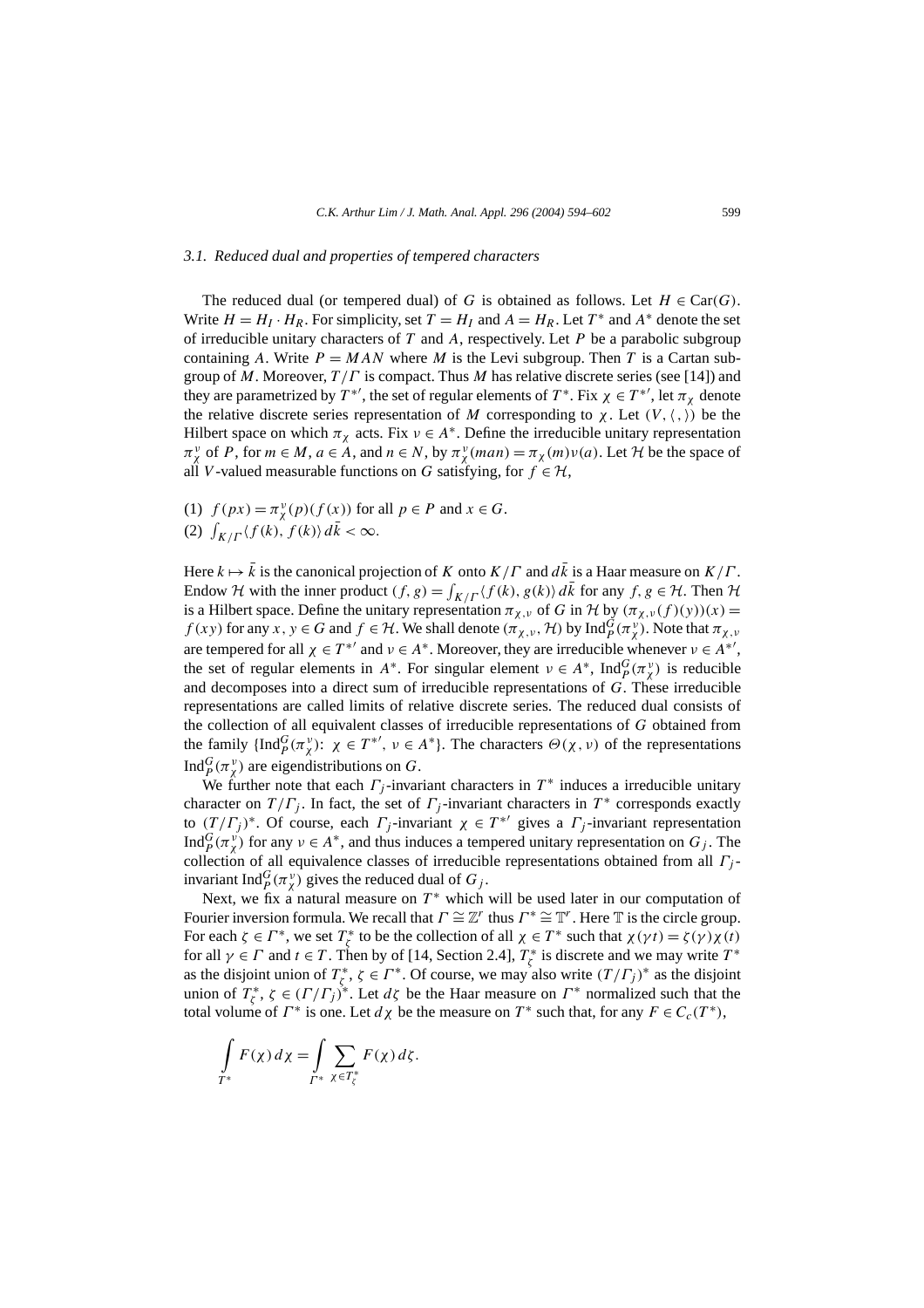Extend *Θ*(*χ*, *ν*)(*f*) to a function on  $T^* \times A^*$  by setting  $Θ(\chi, \nu)(f) = 0$  whenever  $\chi$ is singular in  $T^*$ . By [8, Lemma 68 of Section 29], we see that, for any polynomial p on  $T^* \times A^*$ , the function  $|p(\chi, v) \Theta(\chi, v)(f)|$  is bounded. Let *dv* be a Lebesgue measure on *A*<sup>∗</sup>. Note that the set of singular points in *T*<sup>∗</sup> × *A*<sup>∗</sup> has zero measure with respect to the measure  $d\chi d\nu$  on  $T^* \times A^*$ . From above  $T^* = \bigcup_{\zeta \in \Gamma^*} T^*_{\zeta}$ , thus we may define the function *Ψ* on *Γ* <sup>∗</sup> by

$$
\Psi: \zeta \longmapsto \sum_{\chi \in T_{\zeta}^* A^*} \int_{A^*} p(\chi, \nu) \Theta(\chi, \nu) (f) d\nu.
$$

Then  $\Psi$  is continuous (see character formula given in [14, Proposition 4.3.10]) except on a set of measure zero. The topology on *Γ* <sup>∗</sup> is the usual topology on a product of circle groups.

#### *3.2. Plancherel formula*

Normalize the measure  $dx$  on  $G$  so that  $dx_1$  is the standard Haar measure on  $G_1$  (see [11, Section 7]). We call *dx* on *G* the *Γ* -standard Haar measure. With *dx* fixed, we obtained the induced measures  $dx_i$  on  $G_j$  defined in Section 2. Let  $dk_j$  denote the measure of  $K_j$ . Note that  $K_j$  is a *j*<sup>r</sup>-fold cover of  $K_1$ . Moreover, the volume of  $K_1$  is 1 under the standard Haar measure for  $G_1$ . Consequently,  $\int_{K_j} dk_j = j^r$  and  $dx_j$  is  $j^r$  times the standard Haar measure on  $G_j$ . Fix  $f \in C_c^\infty(G)$ . Then the Plancherel formula of  $G_j$  associated to the Haar measure  $dx_j$ , according to Harish-Chandra in [11], is given by

$$
\Phi_j(f)(e_j) = \sum_{T \cdot A \in \text{Car}(G)} \frac{C(G_j/A)}{j^r} \sum_{\chi \in (T/\Gamma_j)^*} d(\chi)
$$

$$
\times \int_{A^*} \mu(A : \chi : \nu) \text{Tr}(\pi_{\chi, \nu}(\Phi_j(f))) d\nu.
$$

Here  $C(G_j/A) = c(G_j/A)^{-2} \gamma(G_j/A)^{-1}[\mathfrak{w}(G_j/A)]^{-1}$  where  $c(G_j/A)$  (see [11, Section 11]),  $\gamma(G_j/A)$  (see [11, Lemma 2.6]) and  $[w(G_j/A)]$  (see [11, p. 168]) are constants. From the definition of these constants, we see that they are independent of *j* because  $G_j$  is a quotient of  $G$  by a central discrete subgroup contained in  $K$ . We set  $C(G/A) = C(G<sub>j</sub>/A)$ . The positive number  $d(\chi)$  is the formal degree of the discrete series representation  $π<sub>χ</sub>$  whenever  $χ$  is regular and zero otherwise. The function  $\mu(A : \chi : \nu)$  is the density function for the Plancherel measure. By Proposition 2.1, we have Tr( $\pi_{\chi,\nu}(\Phi_i(f))$ ) =  $\Theta(\chi,\nu)(f)$ . We shall identify  $(T/\Gamma_i)^*$  with the set of  $\Gamma_i$ -invariant characters in  $T^*$ . Thus we may rewrite the above formula as

$$
\Phi_j(f)(e_j) = \sum_{T \cdot A \in \text{Car}(G)} \frac{C(G/A)}{j^r} \sum_{\zeta \in (T/\Gamma_j)^*} \sum_{\chi \in T_{\zeta}^*} d(\chi)
$$

$$
\times \int_{A^*} \mu(A : \chi : \nu) \Theta(\chi, \nu) (f) \, d\nu.
$$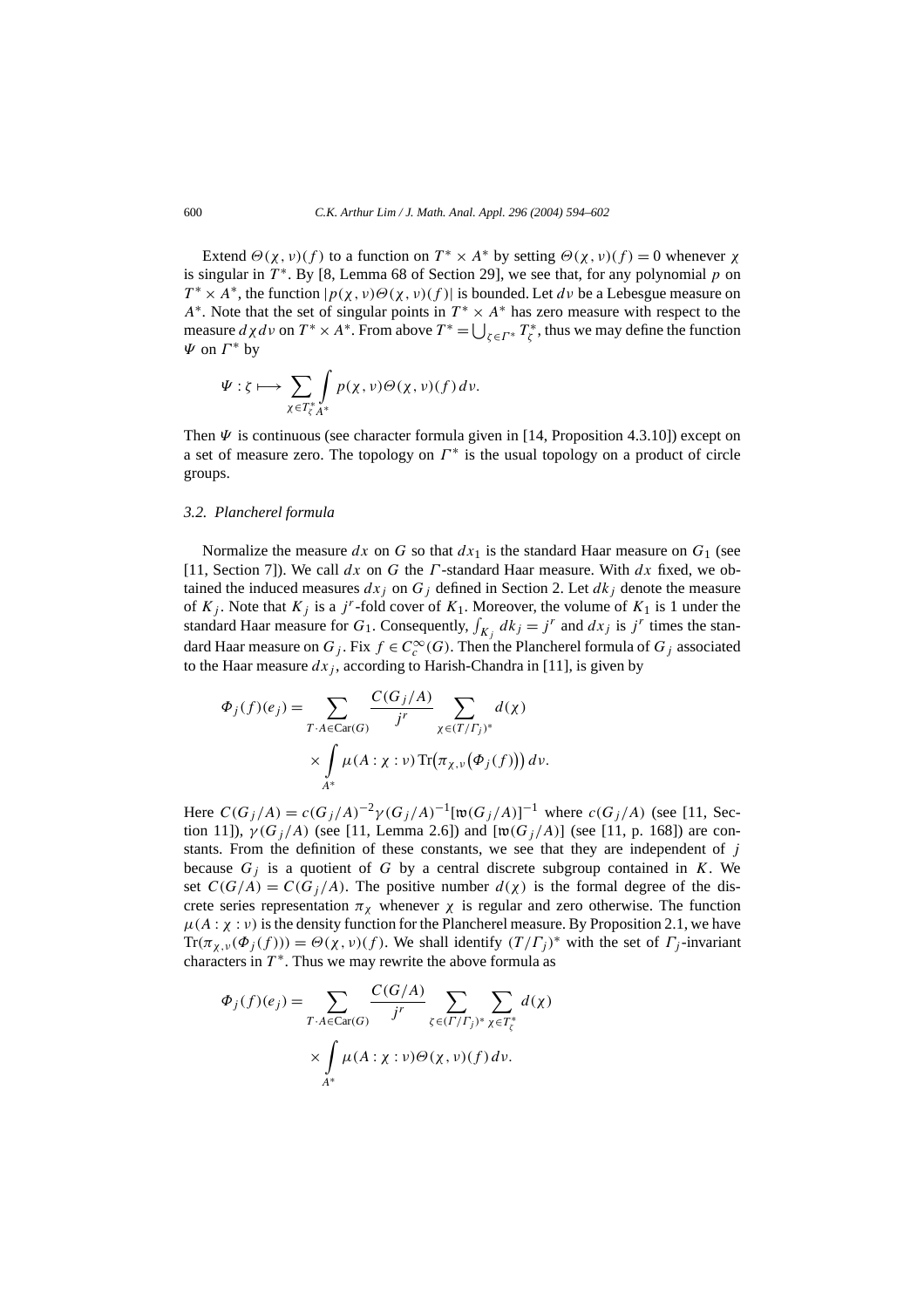From the formula of  $d(\chi)$  (see [11, Section 23]), we see that  $\chi \mapsto d(\chi)$  is a continuous function on  $T^*$ . The function  $\mu(A : \chi : \nu)$  is part of the density function for the Plancherel measure. From the computation in [11], one can see that  $\mu(A : \chi : \nu)$  defines a positive valued continuous function on  $T^* \times A^*$ . In fact, as pointed out in [11],  $\mu(A : \chi : \nu)$  is a product of polynomials and hyperbolic type functions that appear in  $SL(2, \mathbb{R})$  computations. Thus  $\mu(A : \chi : \nu)$  naturally extends to a continuous function on the space  $T^* \times A^*$ which we would still denote by  $\mu(A : \chi : \nu)$ . We note that  $d(\chi)\mu(A : \chi : \nu)$  has growth bounded by some polynomial on  $T^* \times A^*$ . Thus, as explained in Section 3.1, the following map is continuous on  $T^*$  except on a set of measure zero:

$$
\zeta \mapsto \sum_{\chi \in T_{\zeta}^*} d(\chi) \int_{A^*} \mu(A: \chi : \nu) \Theta(\chi, \nu) (f) \, d\nu.
$$

Letting *j* tend to infinity, we get

$$
f(e) = \sum_{T \cdot A \in \text{Car}(G)} C(G/A) \int_{\zeta \in \Gamma^*} \sum_{\chi \in T_{\zeta}^*} d(\chi) \int_{A^*} \mu(A : \chi : \nu) \Theta(\chi, \nu) (f) d\nu d\zeta.
$$

Thus, by the uniqueness of the Plancherel measure and Theorem 2.3, the Plancherel formula of *G* associated to the Haar measure *dx* is given by

$$
f(e) = \sum_{T \cdot A \in \text{Car}(G)} C(G/A) \int_{T^*} d(\chi) \int_{A^*} \mu(A : \chi : \nu) \Theta(\chi, \nu) (f) d\nu d\chi.
$$

#### **Acknowledgments**

I would like to thank a few individuals who have helped me tremendously in the writing of this paper. First, my PhD advisor Prof. Dragan Milicic for directing me to the critical ideas that are presented in this paper. Prof. Paul Garrett for many helpful discussions and precious comments on the drafts for this manuscript, and for his encouragement in research. Prof. Werner Hoffmann for explaining to me the concept of orbital integrals via e-mail. The referee for all the valuable comments. Finally, I thank God for faithfully sending help during the preparation of this manuscript. This paper is dedicated to my God for His faithfulness.

## **References**

- [1] J. Arthur, Harmonic analysis of invariant distributions, in: Lie Theories and Their Applications, Proc. Ann. Sem. Canad. Math. Congr., Queen's Univ., Kingston, Ontario, 1977, in: Queen's Papers in Pure and Appl. Math., vol. 48, Queen's Univ., Kingston, Ontario, 1978, pp. 384–393.
- [2] J. Arthur, On the transfer of distributions: weighted orbital integrals, Duke Math. J. 99 (1999) 209–283.
- [3] D. Barbasch, Fourier inversion for unipotent invariant integrals, Trans. Amer. Math. Soc. 249 (1979) 51–83.
- [4] A. Bouaziz, Formule d'inversion des intéegrales orbitales sur les groupes de Lie réductifs (Inversion formula for orbital integrals on reductive Lie groups), J. Funct. Anal. 134 (1995) 100–182 (in French).
- [5] P.J. Sally Jr., G. Warner, The Fourier transform on semisimple Lie groups of real rank one, Acta Math. 131 (1973) 1–26.
- [6] R.A. Herb, Fourier inversion and the Plancherel theorem of semisimple real lie groups, Amer. J. Math. 104 (1982) 9–58.